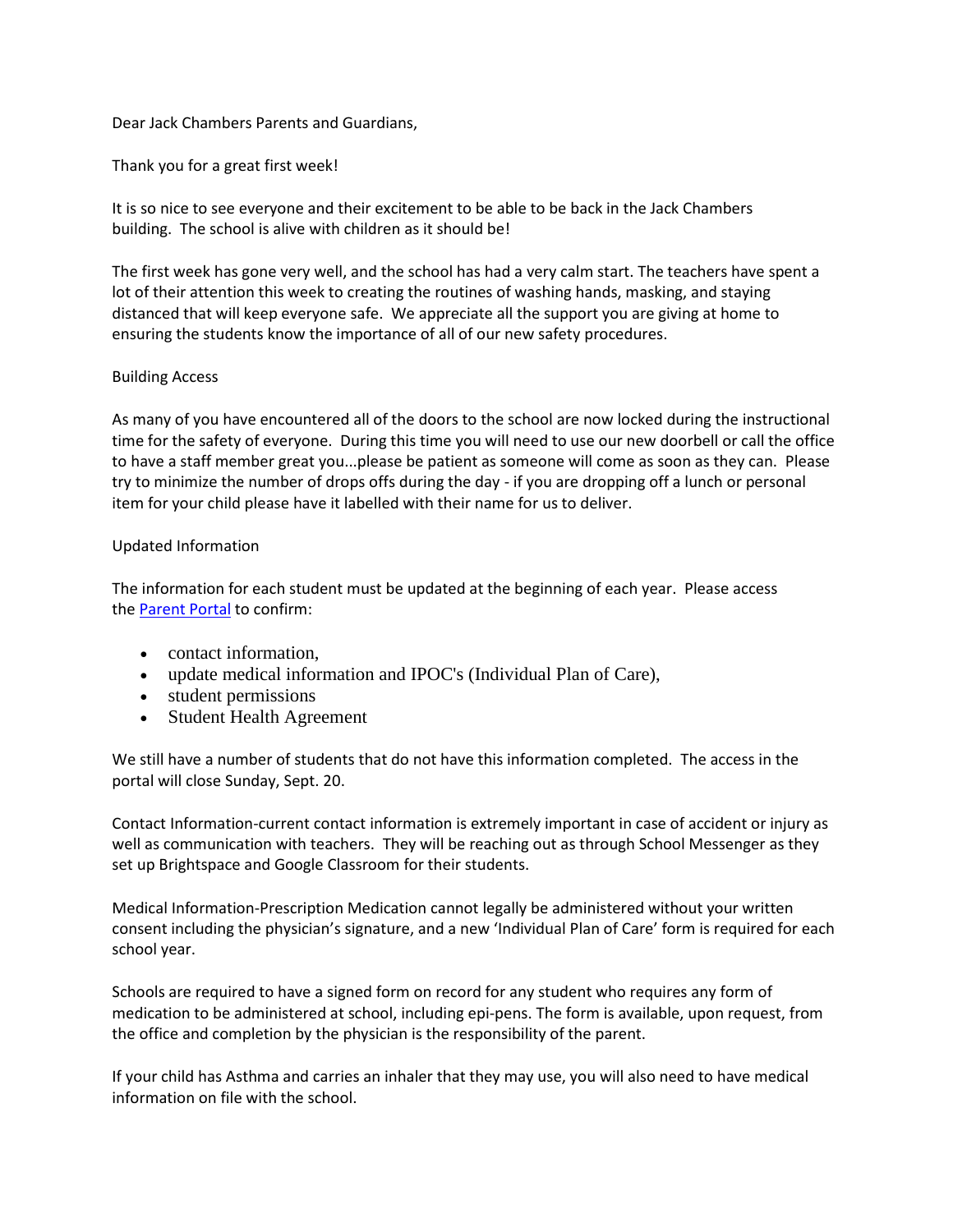All forms are required so that staff are informed of symptoms and triggers for your child, as well as the medical plan if they exhibit symptoms. Complete this information in the Parent Portal medical forms as soon as you can to make sure that Jack Chambers staff are all aware of your child's needs.

Student Health Agreement-must be filled out by each child attending Jack Chambers. Access additional information regarding the agreement at [https://www.tvdsb.ca/en/our-board/student-health](http://track.spe.schoolmessenger.com/f/a/iLLFZ_8B-kPIKR5V18BtQg~~/AAAAAQA~/RgRhRkZbP0Q_aHR0cHM6Ly93d3cudHZkc2IuY2EvZW4vb3VyLWJvYXJkL3N0dWRlbnQtaGVhbHRoLWFncmVlbWVudC5hc3B4VwdzY2hvb2xtQgoAR9sSZV8Wb5p3Uh5BbGxTdGFmZi1KYWNrQ2hhbWJlcnNAdHZkc2IuY2FYBAAAAAI~)[agreement.aspx](http://track.spe.schoolmessenger.com/f/a/iLLFZ_8B-kPIKR5V18BtQg~~/AAAAAQA~/RgRhRkZbP0Q_aHR0cHM6Ly93d3cudHZkc2IuY2EvZW4vb3VyLWJvYXJkL3N0dWRlbnQtaGVhbHRoLWFncmVlbWVudC5hc3B4VwdzY2hvb2xtQgoAR9sSZV8Wb5p3Uh5BbGxTdGFmZi1KYWNrQ2hhbWJlcnNAdHZkc2IuY2FYBAAAAAI~) and complete the agreement in the parent portal.

## Hand Hygiene

We can accept donations of alcohol based hand sanitizer for your child's classroom. The sanitizer has to listed on the Health Canada Approved list of Hand Sanitizers, be a minimum of 60% alcohol, unscented and in its original packaging with a visible label. Classrooms will gladly accept these donations to assist with our hand cleaning protocol. [Hand Sanitizer List](http://track.spe.schoolmessenger.com/f/a/0rXIbkRv5LQbVYvdoWbIWg~~/AAAAAQA~/RgRhRkZbP0R0aHR0cDovL3d3dy5jYW5hZGEuY2EvZW4vaGVhbHRoLWNhbmFkYS9zZXJ2aWNlcy9kcnVncy1oZWFsdGgtcHJvZHVjdHMvZGlzaW5mZWN0YW50cy9jb3ZpZC0xOS9oYW5kLXNhbml0aXplci5odG1sI3RibDFXB3NjaG9vbG1CCgBH2xJlXxZvmndSHkFsbFN0YWZmLUphY2tDaGFtYmVyc0B0dmRzYi5jYVgEAAAAAg~~)

### Masks

While at the school we wear masks when we cannot socially distance - in classrooms, in line, when playing sports that may involve contact. We are so pleased to share that nearly all of our students from Junior Kindergarten to Grade 8 are wearing masks. Thank you to all our families who have helped support this endeavour and are supporting us to keep everyone safe by having your children wear a mask.

### School Council

If you would like to be involved in Jack Chambers, think about joining the School Council. See the attachment for a description of the School Council role. Complete the [online form](http://track.spe.schoolmessenger.com/f/a/6naEpa3a6zaL97_4p5bNvg~~/AAAAAQA~/RgRhRkZbP0SEaHR0cHM6Ly9mb3Jtcy5vZmZpY2UuY29tL1BhZ2VzL1Jlc3BvbnNlUGFnZS5hc3B4P2lkPTFzVWtJTlctQlVlWXJQZy1aS2VPbVdlSE9NckhZMFpJa1JMNUVJb0ZMSEpVTkVnM01sWlNWVGs1TWxCQlEwNHhXbHBYU1RoRk0wVlROUzR1VwdzY2hvb2xtQgoAR9sSZV8Wb5p3Uh5BbGxTdGFmZi1KYWNrQ2hhbWJlcnNAdHZkc2IuY2FYBAAAAAI~) with your information if you wish to join the council. Applications are due to the office by September 21st. [Microsoft Forms](http://track.spe.schoolmessenger.com/f/a/6naEpa3a6zaL97_4p5bNvg~~/AAAAAQA~/RgRhRkZbP0SEaHR0cHM6Ly9mb3Jtcy5vZmZpY2UuY29tL1BhZ2VzL1Jlc3BvbnNlUGFnZS5hc3B4P2lkPTFzVWtJTlctQlVlWXJQZy1aS2VPbVdlSE9NckhZMFpJa1JMNUVJb0ZMSEpVTkVnM01sWlNWVGs1TWxCQlEwNHhXbHBYU1RoRk0wVlROUzR1VwdzY2hvb2xtQgoAR9sSZV8Wb5p3Uh5BbGxTdGFmZi1KYWNrQ2hhbWJlcnNAdHZkc2IuY2FYBAAAAAI~)

#### Nut and Latex Allergy

Although no environment can be totally nut, or latex free, we ask that students refrain from bringing nut and latex (i.e. balloons) products to our school due to the number of students who have anaphylactic reactions. This includes Wow Butter. Thank you in advance for your cooperation in making Jack Chambers safe for all our students.

#### Student Accident Insurance

The Thames Valley District School Boards' has a provider of student accident insurance. Please see this link for more information and to sign up for accident insurance for your student. <https://insuremykids.com/>